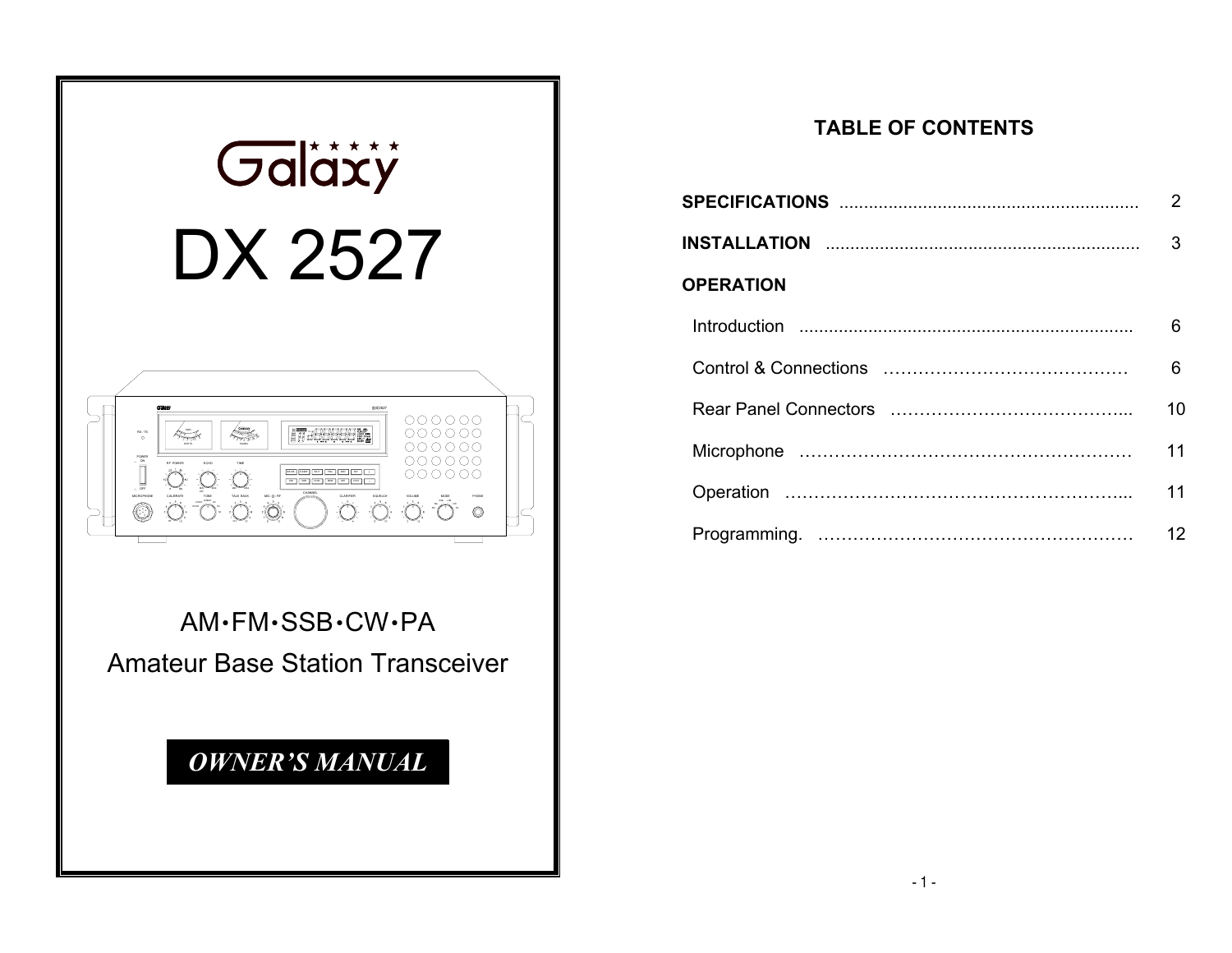### **SPECIFICATION:**

| <b>GENERAL</b>                    |                                                                                       |
|-----------------------------------|---------------------------------------------------------------------------------------|
| <b>Frequency Range</b>            | 28.0000 - 29.6999 MHz                                                                 |
| <b>Emission Types</b>             | CW, FM, AM, USB, LSB                                                                  |
| <b>Frequency Control</b>          | Phase-Lock-Loop Synthesizer                                                           |
| <b>Frequency Tolerance</b>        | 0.005%                                                                                |
| <b>Frequency Stability</b>        | 0.003%                                                                                |
| <b>Temperature Range</b>          | -30 <sup>o</sup> C to +55 <sup>o</sup> C                                              |
| Antenna Impedance                 | 50 Ohms                                                                               |
| <b>Antenna Connectors</b>         | Standard SO-239 Type                                                                  |
| <b>Meter Function</b>             | Meter #1: RF Output Power / Antenna SWR.<br>Meter #2: Received Signal Strength / MOD% |
| AC Input Voltage                  | AC 120V, 60 Hz                                                                        |
| <b>TRANSMITTER</b>                |                                                                                       |
| <b>RF Power Output</b>            | 25W: USB, LSB.<br>10W: AM, FM, CW                                                     |
| <b>Antenna Connectors</b>         | UHF Type, 50 Ohms                                                                     |
| <b>AM Modulation</b>              | Up to 100%                                                                            |
| <b>Clarifier Range</b>            | ±1 KHz                                                                                |
| <b>Spurious Emissions</b>         | $-60dB$                                                                               |
| <b>Carrier Suppression</b>        | $-60dB$                                                                               |
| <b>RECEIVER</b>                   |                                                                                       |
| Sensitivity for 10dB S/N          | AM: 0.5uV                                                                             |
| Sensitivity for 20dB S/N          | FM: 0.25uV                                                                            |
| Sensitivity for 10dB S/N          | USB/LSB: 0.3uV                                                                        |
| <b>Adjacent Channel Rejection</b> | $-60dB$                                                                               |
| Image Rejection Ratio             | -50dB                                                                                 |
| <b>AGC Figure of Merit</b>        | SSB//AM: 80 dB for 50mV<br>for 10 dB Change in Audio Output                           |
| Audio Output Power @ 10%<br>THD   | 2.5W                                                                                  |

(SPECIFICATIONS SUBJECT TO CHANGE WITHOUT NOTICE.)

## **INSTALLATION: Location/Connection**

The transceiver should be placed in a convenient operating location close to an AC power outlet and the antenna lead in cable(s). The transceiver is powered with the AC power cord set. Proceed as follows to complete all necessary connections to the transceiver.

- 1. Your transceiver has standard antenna connectors of type SO-239 both located on rear panel; for easy connection to standard PL-259 coax plugs. If the coax antenna cable must be made longer, use coax cable with impedance of 50 ohms and use only enough cable to suit your needs. This will insure a proper impedance match and maximum power transfer from the transmitter to the antenna.
- 2. AC Power Operation: Use 120 volts AC.

#### **Noise Interference**

There are several kinds of noise interference you may encounter in fixed operation. Some of these noise sources are; fluorescent buzz, nearby commercial broadcast, electrical appliance, lawnmower, and electrical storms, etc. Commercial products are available to reduce interference from these sources. Consult your dealer or professional amateur radio supply shops.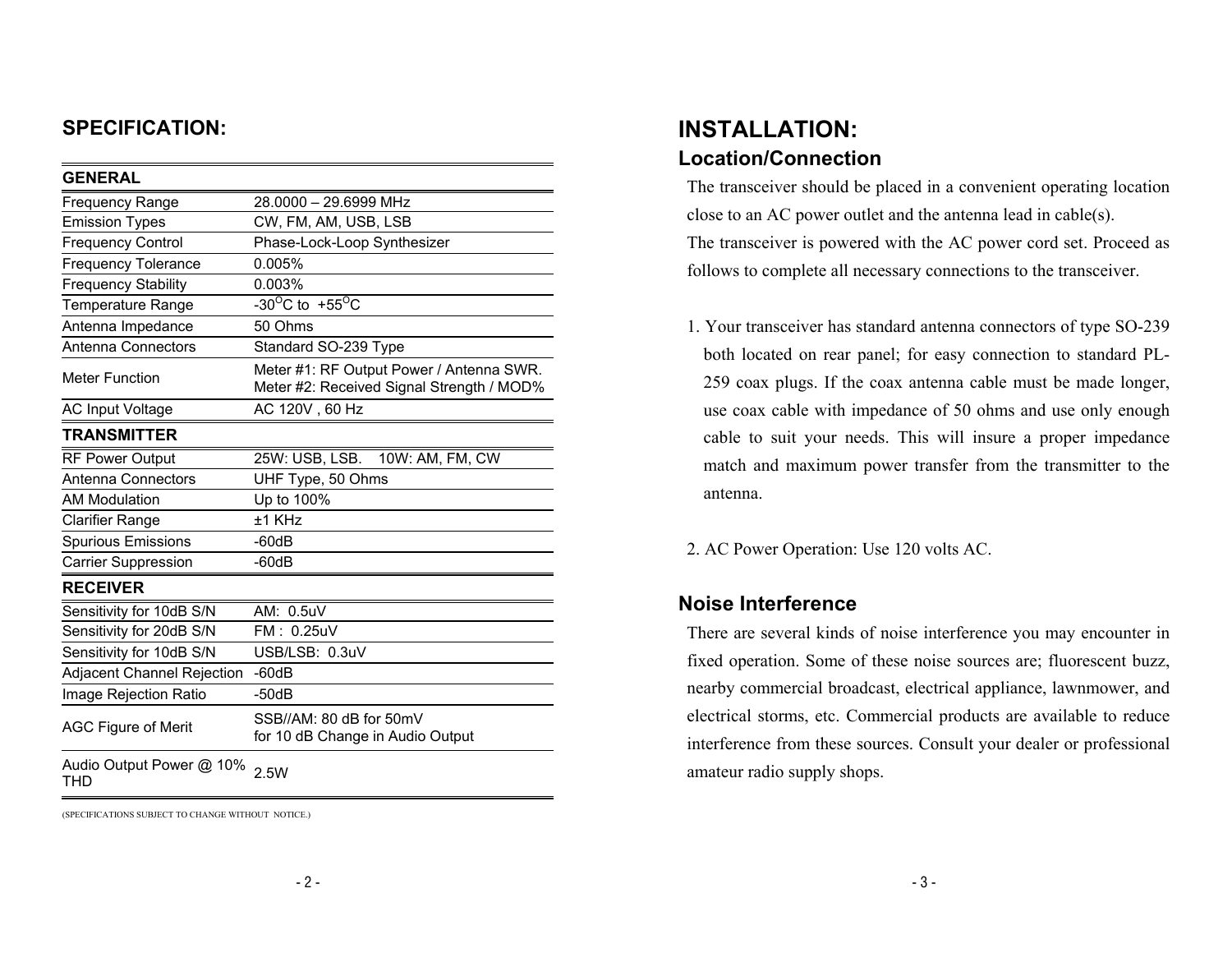#### **Antennas**

Antennas are purchased separately and include installation instructions. Numerous type of antennas are available that range from emphasis on easy of installation to emphasis on performance. Often the difference in performance between many of the antenna is modest.

1. Vertical Ground Plane Antennas:

These are omni-directional antennas that provide optimum performance for contacting other fixed stations using vertical type antenna in addition to all mobile stations. For medium to long range communications work.

2. Directional Beam Antennas:

Highly efficient and directional antennas generally intended for fixed-to-fixed very long-range communications.

#### **Remote Speaker**

The external speaker jack (EXT. SP.) on the rear panel is used for remote receiver monitoring. The external speaker should have 8 ohms impedance and be able to handle at least 3 watts. When the external speaker is plugged in, the internal speaker is disconnected. Note: The PHONE jack on the front panel overrides both external and internal speakers. When the plug from a headphone is plugged to the PHONE jack, both internal and external speakers are silenced simultaneously.

### **Public address**

An external 8 ohms, 3-Watt speaker must be connected to the PA jack located on the rear panel when the transceiver is used as a public address system. The speaker should be directed away from the microphone to prevent acoustic feedback. Physical separation or isolation of the microphone and speaker is important when operating the PA at high output levels.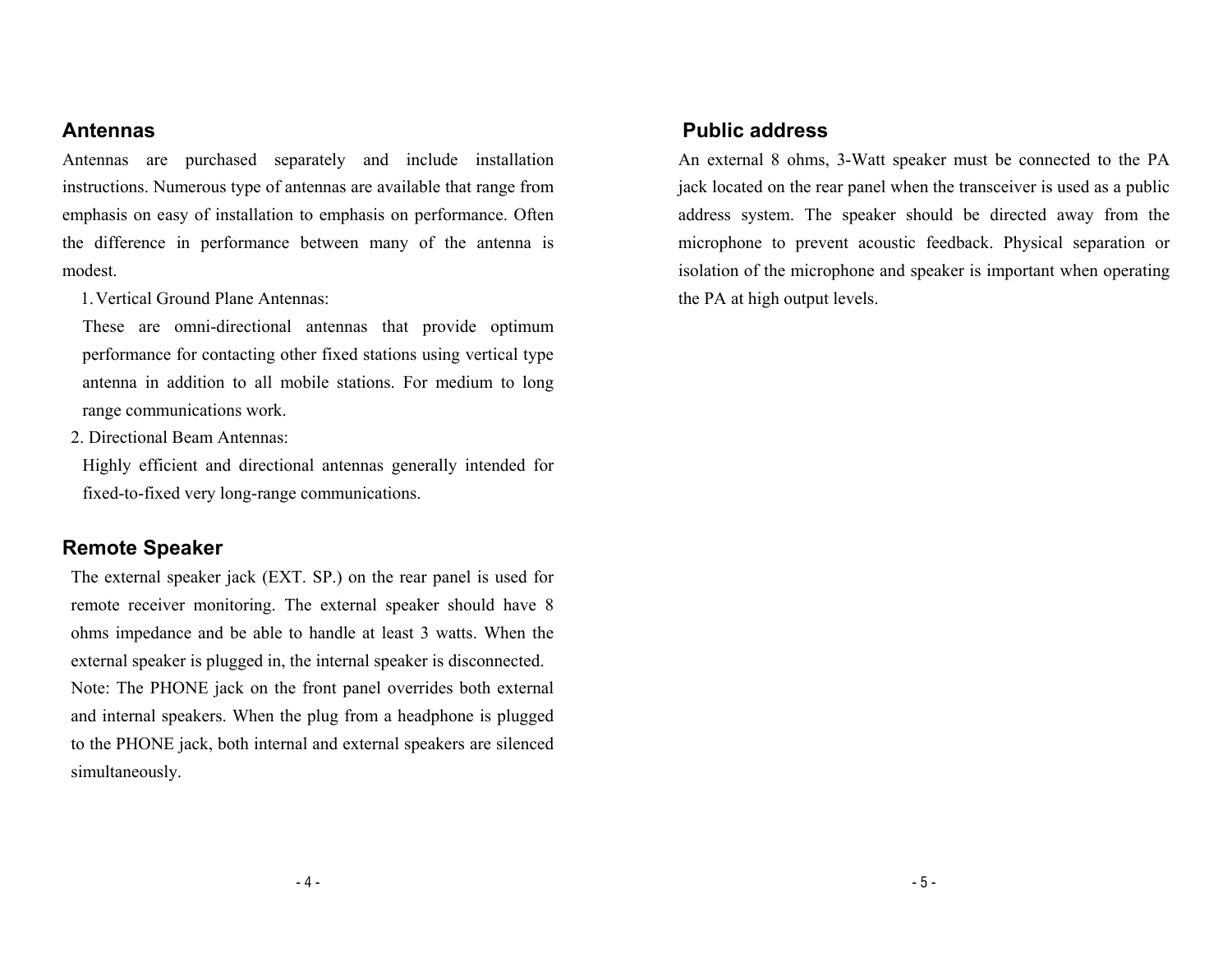## **OPERATION:**



### **INTRODUCTION**

This section explains the basic operating procedures for the DX 2527 amateur band base station transceiver.

### **CONTROL & CONNECTIONS:**

- 1. **POWER ON/OFF CONTROL:** Push ON to apply power to the unit.
- 2. **MICROPHONE JACK:** Used to connect microphone for voice source.
- 3. **RF POWER CONTROL:** This control adjusts the RF power output level.
- 4. **CALIBRATE CONTROL:** To check your SWR, simply rotate this control while transmitting until the needle on the left meter goes to the small red "notch" on the SWR scale. (You may need to be at maximum power in AM, FM or CW to reach the "SET"

mark.) Then, while still transmitting, push the small white SWR switch (number 11). This will give you an SWR reading. When you are finished, be sure to turn the calibrate control. Fully CCW to the "RF" position so you are able to read your RF output power. You will hear the "RF" switch click on.

- 5. **ECHO:** This control is used to the amount of echo. This is a switched pot that must be on along with switch number 6 for the ECHO to operate.
- 6. **ECHO/VOICE/ROBOT SWITCH:** This switch selects between the ECHO, VOICE CHANGER and ROBOT sound effects. In the ECHO position, the ECHO control pot must also be on. The ECHO sound is controlled by the ECHO pot and the TIME pot. In the VOICE position, the TIME pot controls the pitch of the voice. In ROBOT 1, 2, 3 or 4 none of the sound are adjustable. They are fixed. In order to have all sound effects off, turn this switch to ECHO and turn the ECHO pot off.
- 7. **TIME:** This control sets the time delay of the ECHO repetitions in the ECHO modes. In the VOICE CHANGER mode, this pot controls the pitch of your voice. Fully left (CCW) raises the pitch of your voice. Fully right (clockwise) lowers the pitch of your voice.
- 8. **TALK BACK:** This is a switched pot that controls the volume of the talkback sound. It does not affect the sound your transmitting. You can turn the talkback off (Fully CCW) or adjust the volume as you desire. This talkback circuit can be used anytime – even without any sound effects. Please note that this particular main PC board does not allow much of a talkback signal. Therefore, even if you have this control up to maximum, the talkback will not be very loud.
- 9. **RF GAIN CONTROL:** This control is used to reduce the gain of the RF amplifier under strong signal conditions.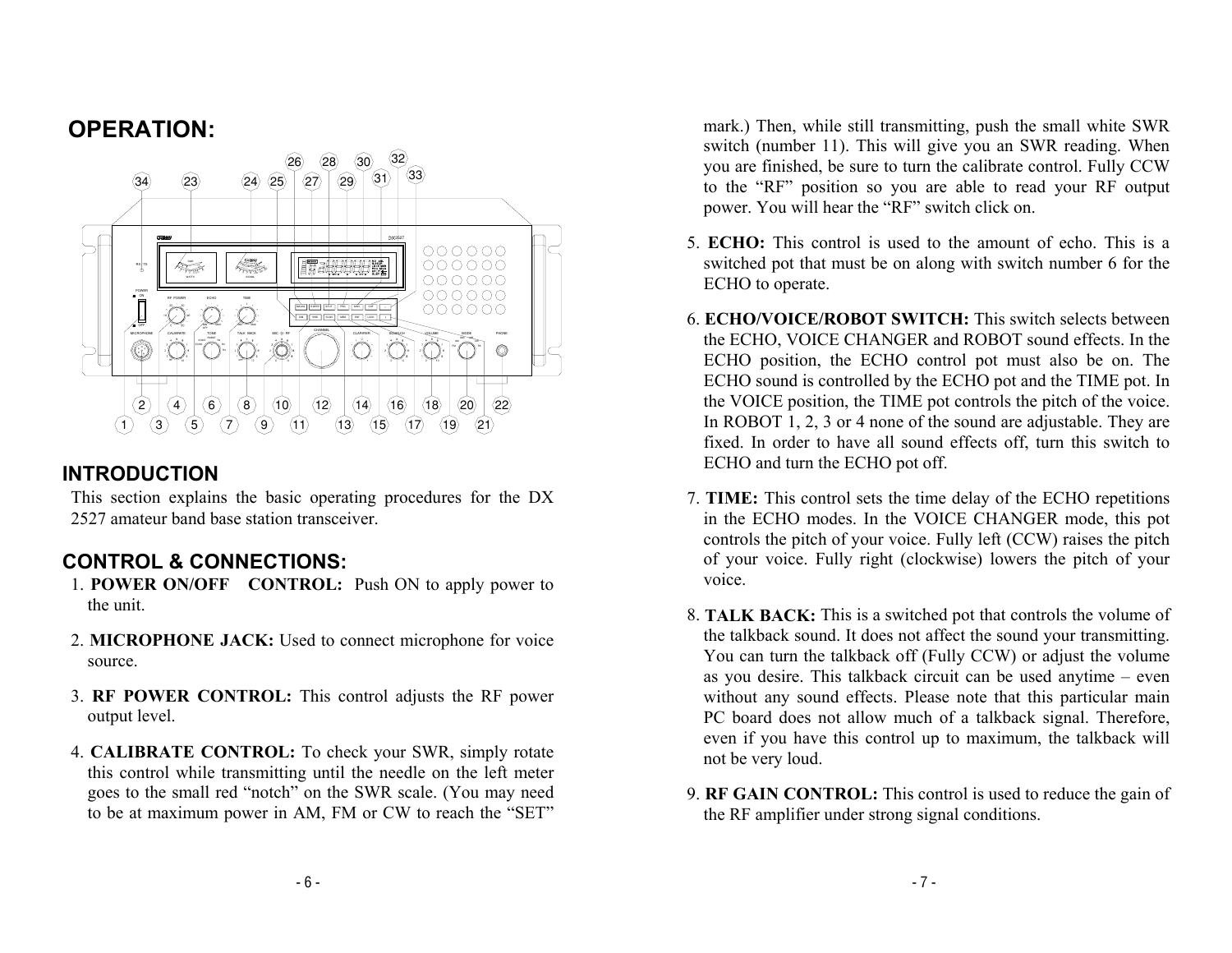- 10. **MIC GAIN CONTROL:** This control adjusts the microphone gain in the transmit mode. This feature is designed for use in a high-ambient noise environment or to maximize talk power.
- 11. **SWR SWITCH:** This switch is used to check SWR.
- 12. **CHANNEL SELECTOR:** This control is used to select a desired frequency.
- 13. **SCAN SWITCH:** This switch is used to scan frequencies in each band segment. The operation section of this manual provides detailed information on using the scan control.
- 14. **CLARIFIER CONTROL:** Allows variation of the receiver operating frequency above and below the selected frequency. Although this control is intended primarily to tune in SSB signal, it may be used to optimize AM/FM signals as described in the operating procedure paragraph.
- 15. **MEMORY SWITCH:** This is used to program memory channels.
- 16. **SQUELCH CONTROL:** This control is used to control or eliminate receiver background noise in the absence of incoming signal. For maximum receiver sensitivity, it is desired that the control be adjusted only to the point where the receiver background noise is eliminated. Turn fully counterclockwise, then slowly clockwise until the receiver noise disappears. Any signal to be received must now be slightly stronger than the average received noise. Further clockwise rotation will increase the threshold level that a signal must overcome in order to be heard. Only strong signal will be heard at a maximum clockwise setting.
- 17. **ENTER SWITCH:** This is used to program frequencies into memory.
- 18 **VOLUME:** Permits you to adjust the listening level when receiving.
- 19. **LOCK SWITCH:** This switch is used to lock a selected frequency.
- 20. **MODE CONTROL:** This control allows you to select one of six following operating modes FM/AM/LSB/USB/CW/PA.
- 21.**• DOWN SWITCH:** This switch is used to move frequency downward to select a desired frequency.
- 22. **PHONE JACK:** Used to connect earphone to listening.
- 23. **RF/SWR METER:** This meter operates during transmit only. It reads power output or SWR.
- 24. **SIGNAL/MODULATION METER**: This meter indicates signal strength of incoming signals during receive and your percentage of modulation when transmitting in the AM. Modulation readings are most accurate when using maximum output power. The modulation meter does not work at all in FM or SSB.
- 25. **DIM SWITCH:** This switch adjusts the display backlighting in four different steps to best match environment.
- 26. **NB/ANL SWITCH:** The noise Blanker is very effective in eliminating repetitive impulse noise such as ignition interference. In the ANL position, the automatic noise limiter is active.
- 27. **ROGER BEEP SWITCH:** When this switch is placed in the ROGER BEEP position, the radio automatically transmits an audio tone at the end of your transmission so that people who are having trouble hearing you will know that you are done speaking. As a courtesy to others, use the Roger Beep only when necessary.
- 28. **SPLIT SWITCH:** This switch enables you to split operating frequency for FM repeater operation.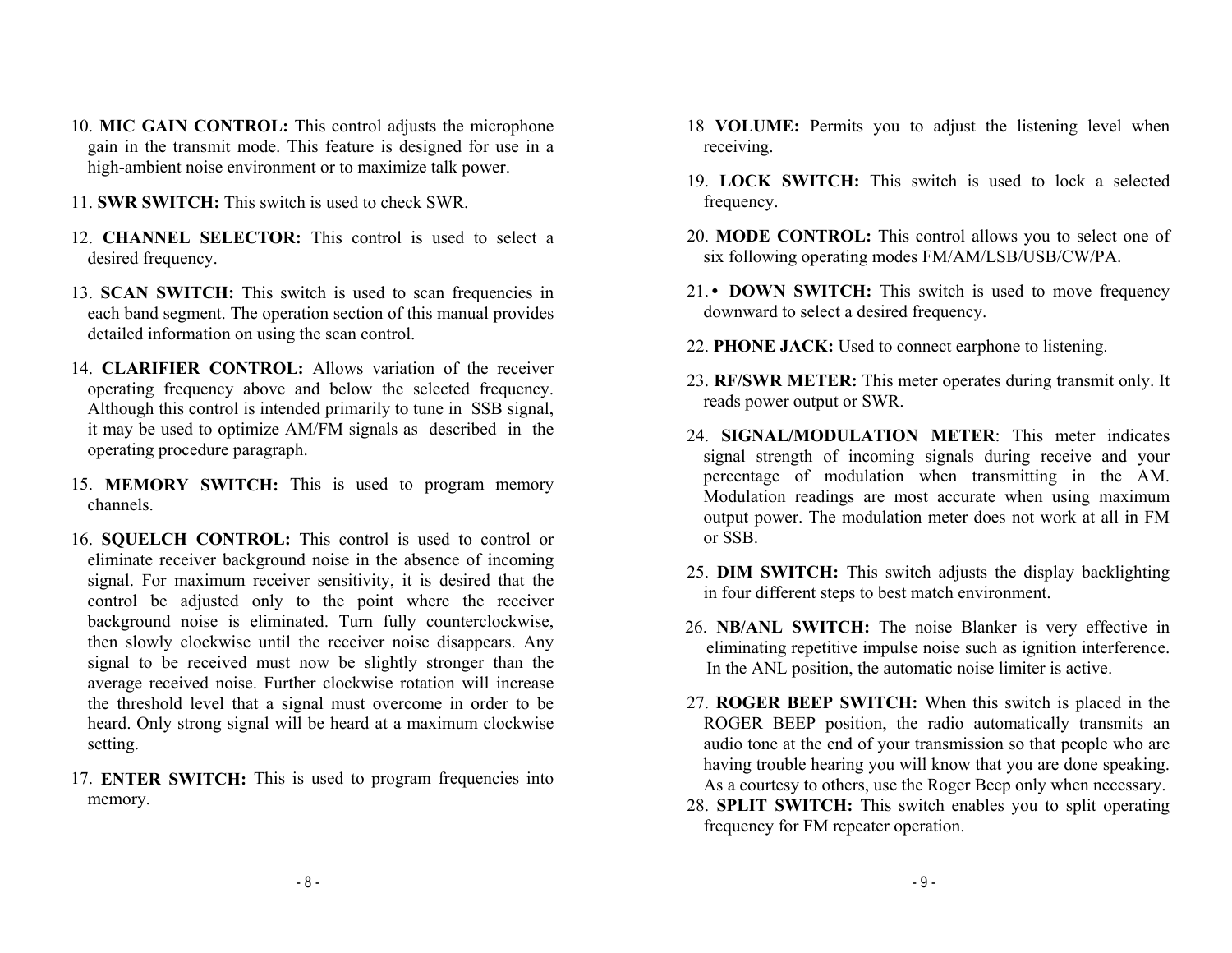- 29. **PROGRAM SWITCH:** This switch is used to program operating or scanning frequency into memory.
- 30. **FREQUENCY COUNTER:** The frequency counter indicates the frequency of operation.
- 31. **MANUAL SWITCH:** This is used to return to the manual mode.
- 32. **SHIFT SWITCH:** This is used to select 100Hz, 1KHz, 10KHz, 100KHz or 1MHz frequency steps.
- 22. **•UP SWITCH:** This switch is used to move frequency upward to select a desired frequency.
- 23. **RX/TX LED:** This LED is green during receive and changes to red while transmitting.

### **REAR PANEL CONNECTOR:**



- 1. **ANTENNA:** This jack accepts 50 Ohm coaxial cable with a PL-259 type plug.
- **2. PA SP:** Used to connect a PA speaker (8 Ohm 4w) for PA operation. Before operating PA you must first connect a PA speaker to this jack.
- 3. **EXTERNAL SPEAKER:** This jack accepts 4 to 8 ohms, 5-watt external speaker. When the external speaker is connected to this jack, the built-in speaker will be disabled.
- 4. **CW KEY:** This is used for Morse Code operation. To operate this mode, connect a CW key to this jack and place the mode switch in the CW position.
- 5. **FUSE:** Accommodates a fuse for AC input circuit protection. Use 125V/7A fuse for replacement.
- 6. **AC POWER CORD:** Connects to AC power outlet for AC mains supply.
- 7. **FREQUENCY COUNTER JACK:** The RCA-type jack provides a signal used by some frequency counters so you can read the frequency digitally. This readout signal operates on transmit only.
- 8. **RECODDING OUTPUT JACK:** The RCA-type jack provides output for connection to a tape recorder to permit recording of receiver signals or you modulating voice.

#### **MICROPHONE:**

- 1. **PTT SWITCH:** Use the Push-To-Talk (PTT) switch to control the transmit and receive of the radio. Push to transmit and release to receive.
- 2. **REMOTE UP/DOWN SWITCH:** An operating frequency can be stepped up or down simply by pushing either of these buttons.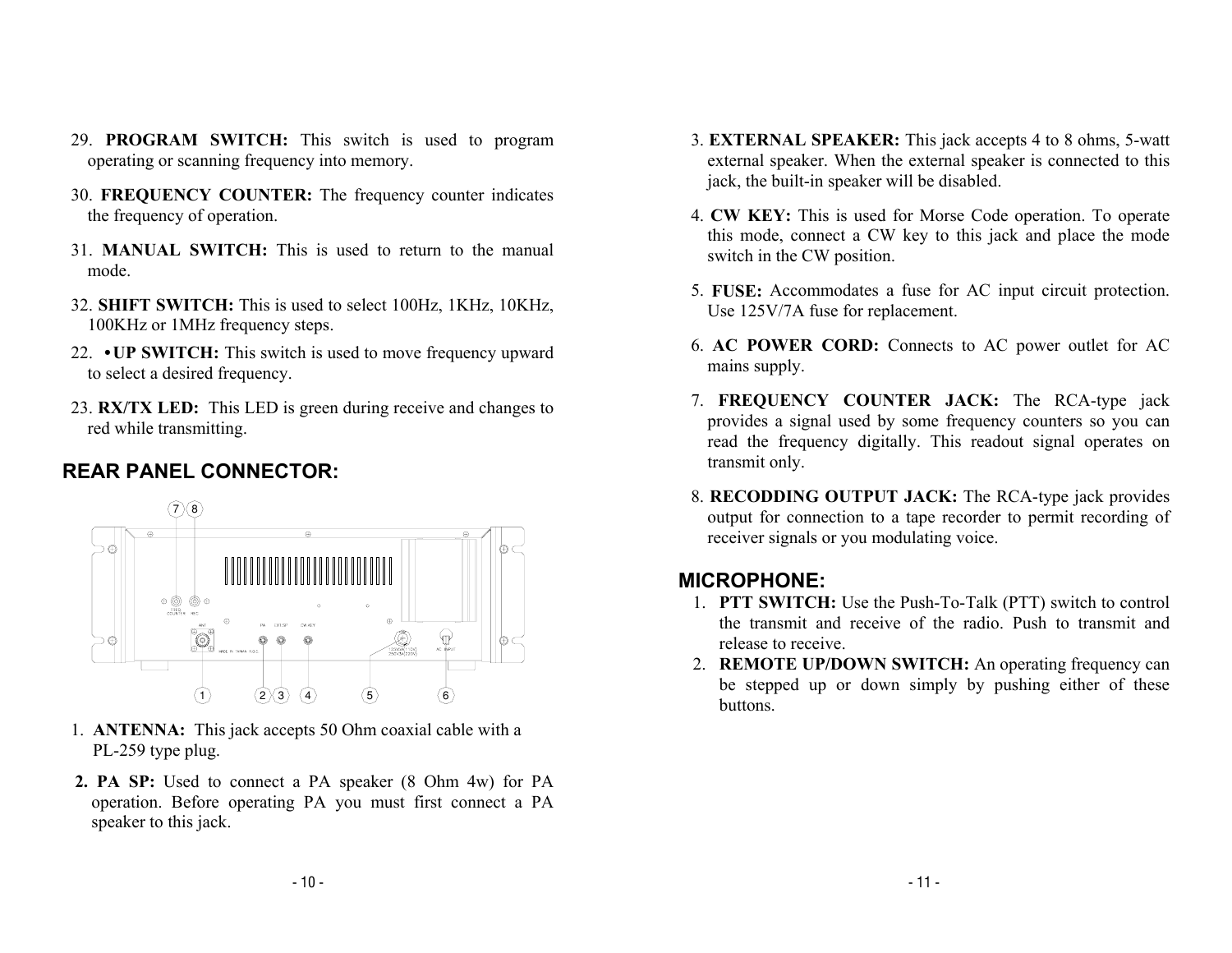### **OPERATION PROCEDURE**

#### **Frequency Selection**

Frequency selection for the **DX 2527** is simple. Select the desired operating frequency by rotating the Frequency selector or using the **UP/DOWN** buttons on the top of the microphone. Press the **LOCK** button to lock the selected frequency. This will disable the frequency selector and the **UP/DOWN** buttons on the top of the microphone. Repressing the **LOCK** button unlocks the frequency. Use the **SHF** button to set the step frequency in 100Hz, 1KHz, 10KHz, 100KHz or 1MHz increments. The frequency step is indicated by a small triangle directly under the corresponding digit on the frequency display.

#### **Mode Selection**

To select an operating mode on your **DX 2527**, simply rotate the **MODE** selector, and place it in the desired operating mode position. The **PTT** switch on the microphone controls the transmit and receive of your radio.

#### **RF Power Control**

This control adjusts the power output continuously from 1 to 25 watts, on SSB and from 0.25 to 10 watts on AM.

### **PROGRAMMING**

#### **Frequency Selection**

Frequency selection in the radio can be accomplished using any three of the following methods:

1. The first method of frequency selection I through the use of the **SHF** key and the **UP** and **DOWN** arrows. To accomplish this, press the **SHF** button until the cursor arrow is position under the digit of the frequency that is to be changed. Then use the **UP** arrow to increase the number. If a decrease in frequency is desired, press the **DOWN** arrow. Perform the steps described above for each digit of the frequency until the desired frequency is displayed in the **LCD** display windows.

- 2. The second method of frequency selection is accomplished using the **SHF** button and the channel select knob located on the front panel. Use the **SHF** button in the manner described above to select the digit to be changed. Then proceed to rotate the channel selector knob clockwise to increase the frequency. Rotate the channel select knob counterclockwise to decrease the frequency.
- 3. The third method of selecting he operating frequency of the radio is through the use of the **SHF** button and the channel **UP** and **DOWN** buttons located on the microphone. Frequency selection by this method is accomplished in the same manner as with the **UP** and **DOWN** arrows on the keypad. The only difference is that the channels UP and DOWN buttons on the microphone are used.

Once a signal has been detected on a particular frequency, It may be necessary to slightly change the frequency to provide the best audio through the speaker. This can be accomplished by rotating the clarifier control to vary the frequency by  $\pm 0.5$  KHz. After this fine-tuning has been accomplished, press the LOCK button to lock in the frequency at the point of best reception.

#### **Receive Scanning**

The receive scanning feature allows you to locate active frequencies in the entire band segment. To begin scanning, slowly turn the squelch control clockwise until the receiver noise disappears. Next, press the **SCAN** button. The unit should start scanning from the lower to the higher frequency. Pressing the **SCAN** button again will change the direction of scanning. When the **SCAN** button is pressed **"SCAN+"** or **"SCAN-"** will be displayed on the LCD display. The scan will stop on any active frequency for the duration of the transmission. When the transmission stops, the **DX 2527** will wait approximately 2 seconds before it resumes scanning. If you want to deactivate Scan mode while it's scanning, press the **MAN** (manual) button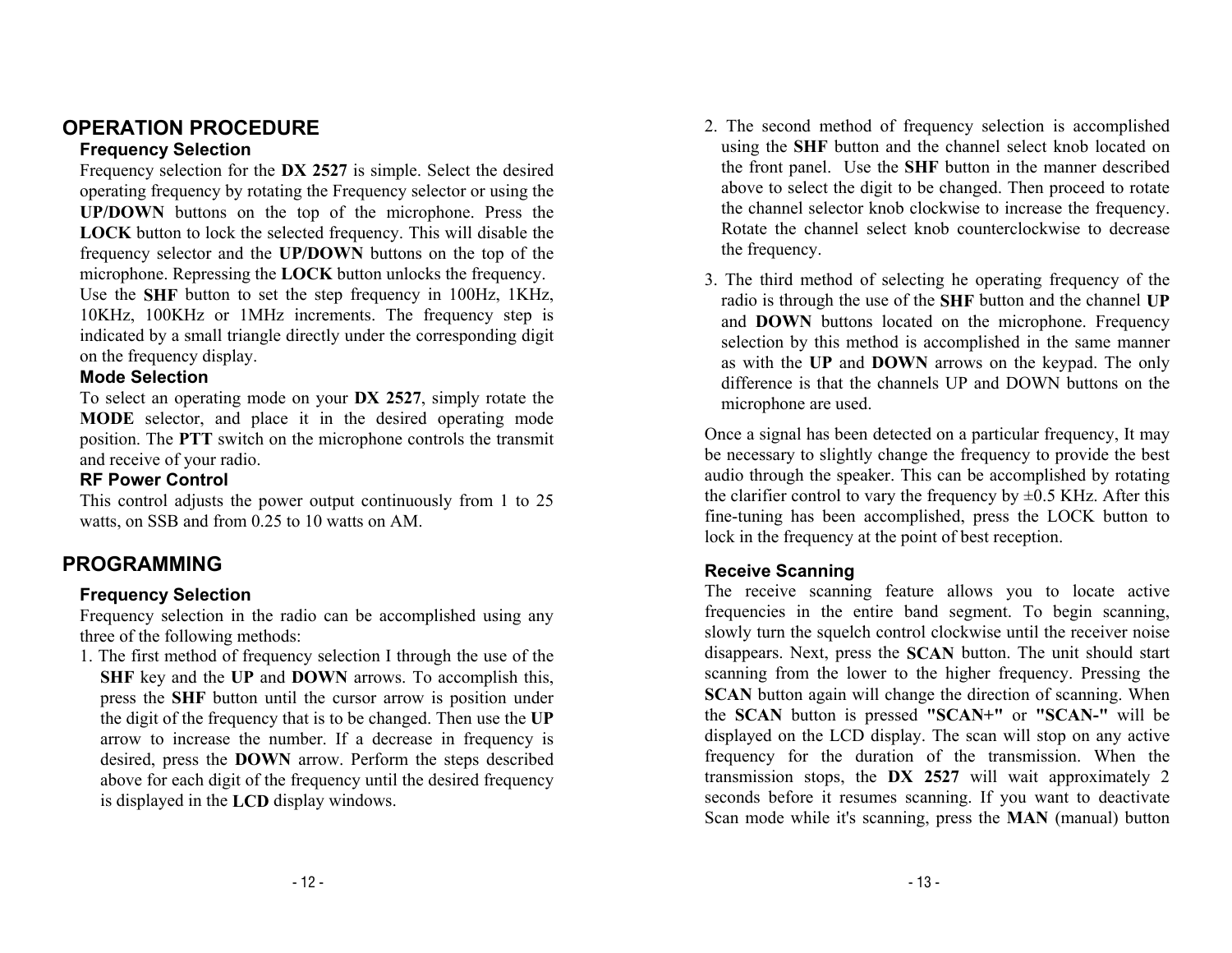or turn the Squelch control counterclockwise until you hear the receiver noise. The **MAN** button will disable the Scan function. (See Frequency Scanning for more information.)

#### **Split Function**

This function enables you to split the transmit and receive frequencies for FM repeater operation. To split frequencies, press the **MAN** button and the **SPLIT** button to select + split frequency. If you want - split frequency, press the **SPLIT** button again. If  $+$  split is selected, the transmit frequency will be higher than the receiver frequency. If - split is selected, it will be lower than the receive frequency. (See Offset Frequency Operation for more information.)

#### **Memory Function**

The DX 2527 can store up to 10 channels (from 0 to 9). To program a frequency into memory, follow the procedure described below:

- 1. Press the **MAN** button.
- 2. Press the **PRG** button.
- 3. Press the **MEM** button. (**"MEMORY"** and **"0"** should appear on the left-hand side of the LCD display. Pressing the **MEM** button will advance the memory number from **"0"** to **"9"**.)
- 4**.** Select the desired frequency you wish to store in memory.
- 5**.** Press the **ENT** button.
- 6. Repeat the procedure to program other memory channels.

### **Memory Channel Scanning**

You can scan and select any of the 10-programmed frequencies by following the procedure described below:

1. Press **MAN** button.

- 2. Press the **MEM** button.
- 3. Slowly turn the Squelch knob clockwise until the receiver noise disappears.
- 4. Press the **SCAN** button. The unit will scan from lower to higher frequencies. Press again, the unit will scan from higher to lower frequencies.
- 5. To stop scanning a certain channel, press the **MAN** button, or turn the Squelch knob counterclockwise until you hear the receiver noise.

#### **Metering**

The meter built into your **DX 2527** on the left hand side of the LCD display provides the following information:

- 1. **RF/SWR METER:** This meter operates during transmit only. It indicators power output or SWR.
- 2. **S/MOD METER:** This meter indicates incoming signal strength during receive and your modulation percentage while transmitting on AM. Modulation indications are most accurate at maximum AM output. There is no reading while transmitting on FM or SSB.

### **Frequency Scanning**

Frequency scanning can be achieved using one of two methods: the first method involves scanning of pre-programmed memory channels; the second method will permits the user to scan all frequencies between a pre-set upper and lower scan limit. Both methods of frequency scanning follow.

#### **All-Frequency Scanning**

To allow all Frequency scanning, one must first program the upper and lower scanning limits. The scan limits are simply the highest and lowest frequencies that will be scanned. To program these limits, perform the following steps: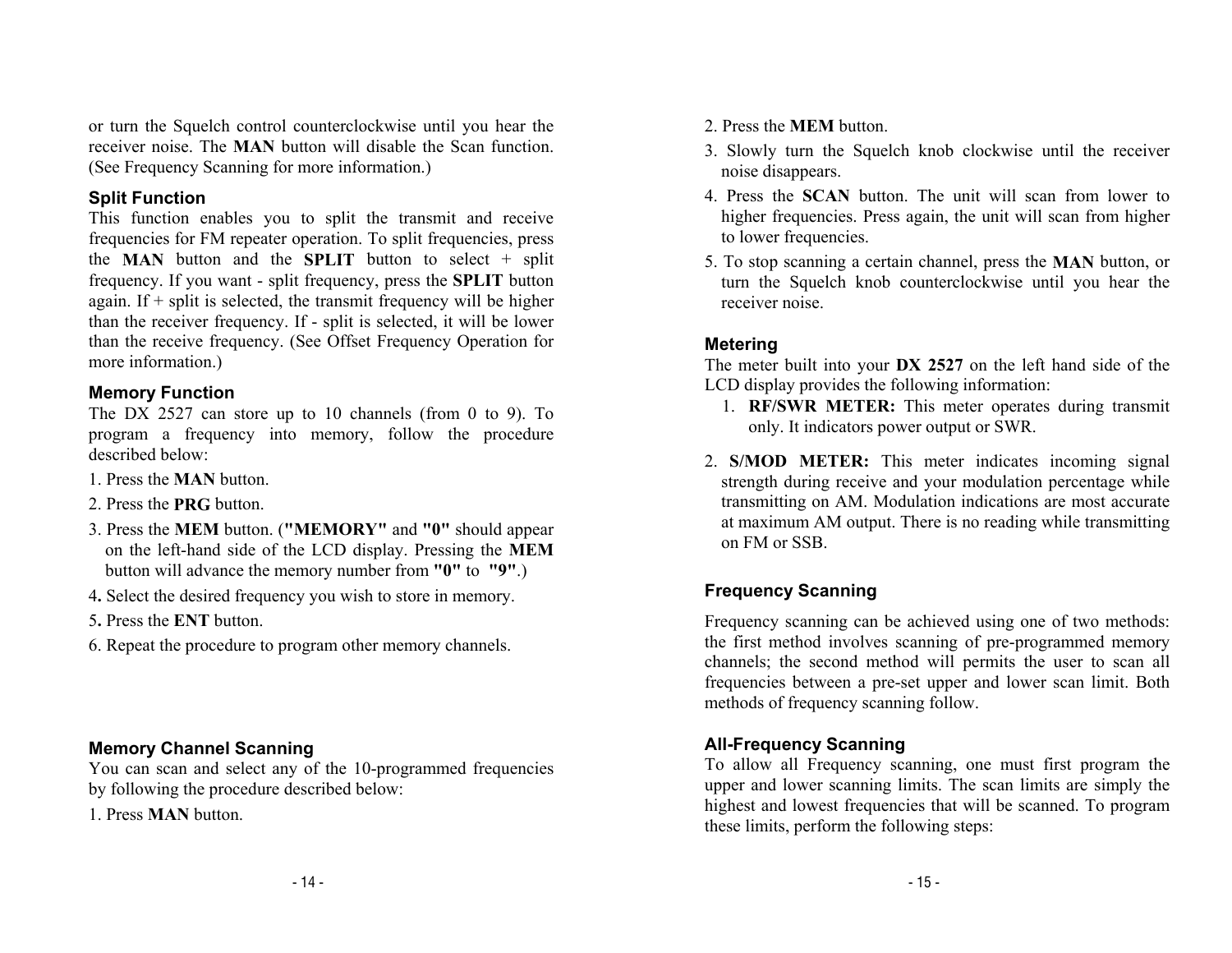- 1. Press the **PRG** (Program) button.
- 2. Press the **SCAN** button. (**"PRG SCAN+"** should appear in the lower right corner of the display window.)
- 3. Using the **SHF** button and **UP** and **DOWN** arrows, select the upper scan limit, then press **ENT**.
- 4. Press the **SCAN** button again. (**"SCAN-"** should appear in the display window.)
- 5. Using the **SHF** button and **UP** and **DOWN** arrows, select the lower scan limit, then press **ENT**.

The upper and lower scan limits have now been programmed. To activate the scan feature, return the radio to manual operation and press the **SCAN** button. If the display shows **"SCAN+"**, the radio will scan from the lower limit to the upper limit. If **"SCAN-"** is displayed, the unit will scan from the upper limit to the lower limit. To change from **"SCAN+"** to **"SCAN-"** or vice versa, press **SCAN**.

*NOTE: When programmed, the upper and lower scan limits will also act the upper and lower operating limits of the radio. The radio cannot now be programmed to operate above or below the scan limits.* 

#### **Memory Scanning**

The DX 2527 has 10 non-volatile (i.e., memory resident) memory locations that can be programmed with any available frequency within the operating band of the radio. The scan function of the unit can be programmed to scan these memory channels. The radio will then scan only those memory channels that have been pre-programmed.

The first step in utilizing the memory scan function is to program the desired frequency into the radio memory. This can be accomplished by performing the following steps:

1. With the radio operating in the manual mode, press the **PRG** (Program) button.

- 2. Press the **MEM** button. **"PRG"** should be display in the lower right-hand corner of the LCD display window. In the upper left portion of the display, **"MEM"** should be displayed. Directly below **MEM**, a number between 0 and 9 will be displayed. This number represents the memory location currently being displayed. Pressing the **MEM** key will increase the memory counter to the next memory location and the contents of that memory location will be displayed.
- 3. Using the **SHF** button and **UP** and **DOWN** arrows, enter the frequency to be stored in the memory location displayed. After the desired frequency has been entered, press **ENT**.
- 4. Repeat steps 2 and 3 for all of the memory locations to be programmed.
- 5. After the desired memory locations have been programmed with frequencies, return the unit to the manual mode of operation by pressing the **MAN** button.
- **6.** To initiate memory scanning, press **MEM** and then press **SCAN**. As previously discussed, the display will show **"SCAN+"** or **"SCAN-"** to indicate whether the radio is scanning from the lowest to the highest memory location or vice versa. To return the radio to normal (non-scanning) operation, press the **MAN** button.

#### **Offset Frequency Operation**

The DX 2527 has an offset or split frequency feature that will permits the radio to be operated in a half-duplex mode. This will allows the user to talk on FM repeaters operating in the 10 meter band. This split frequency function offsets the